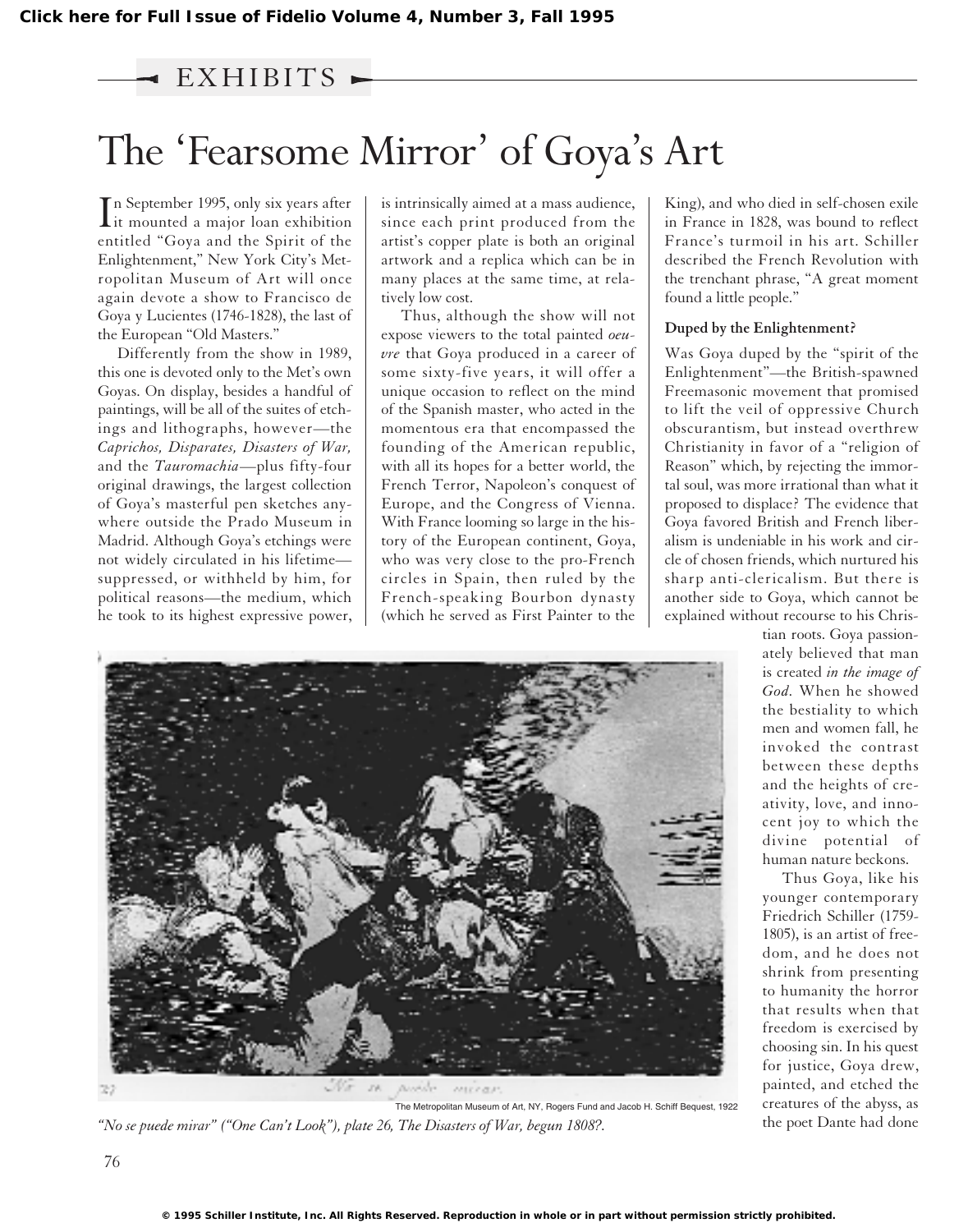in his portrayal of the Inferno. And, as in Dante, these are not only hideous, but often, funny beyond description.

Although Goya influenced every important artist who came after him, from Courbet to Manet, to Daumier, to Picasso (to name only a few famous ones), none of those who followed saw human beings as souls to be redeemed. And also, of course, none of them could match his technique as a painter, for Goya paints scenes of horror with exquisite delicacy and sensuousness. The beauty reaches into our hearts and changes us even as the subject matter stirs moral outrage.

## **The Met's Portraits**

The Met's collection of Goya paintings has a checkered history. Many pictures which entered the collection as Goya, were soon revealed to be spurious. Now even the popular "Majas on the Balcony" has been rejected by scholars (it will be exhibited side by side with the painting believed to be Goya's original). This leaves a rather narrow gamut of the painted *oeuvre*—omitting history, genre scenes, and religious works—and focussing on portraits. But the Met's Goya portraits are treasures. One of the first is the famous "Little Boy in Red" of c.1788, actually "Don Manuel Osorio de Zuñiga," the four-year-old son of the Count of Altamira (the Met will also exhibit the Lehman Collection's "Countess of Altamira and her Daughter").

Goya shows Manuel as gentle and innocent, while the cats in the background are clearly waiting for their chance to pounce on the magpie. (The scene has religious overtones: Cats symbolized lust and witchcraft in Eighteenth-century Spain; birds in Christian art have always been a metaphor for the soul.) This depiction inverts the allusions which the British Eighteenth-century satirical artist Hogarth made to children's cruelty to animals. In fact, Goya's portraits of children are invariably tender; the problem for Goya was not an evil innate in man, but the corruption of innocence through ignorance and bestiality.

From 1792 comes another of Goya's greatest portraits: "Sebastián Martínez," a wealthy merchant and art collector of Cadiz, his intelligent personality presented in a boldly informal pose and simple, radiant colors. This was a critical period of Goya's life. While in Cadiz, he was stricken by a devastating illness. He could not travel home, and he remained there, recovering slowly in Martínez's house. The illness left  $\leq$ Goya totally deaf, and for the rest of his life he suffered from tinnitus, which left him not only isolated by his deafness, but tormented by constant noise and ringing in his ears. The personal suffering was matched by the tragedy of the failure of the French Revolution, and its

inversion into what Goya later called "the Sleep of Reason," because 1792 marked the outbreak of the Reign of Terror in Paris.

Finally, from Goya's later period, after 1800, comes the Met's portrait of his architect friend "Don Tiburcio Pérez." It has even greater directness than the Sebastián Martínez, and now, the wig of the *Ancien Régime* is off, and we are face to face with a cheerful, vigorous man, with sleeves rolled up for work.

### **No False Gods**

How may we do justice to Goya, an artist who worked as a contemporary to many of the world's greatest cultural optimists? His 82 years paralleled the lifetime of Goethe, and encompassed the entire lifespans of Schiller, Beethoven, and Mozart. Born in 1746, he was thirty



*"El sueño de la razon produce monstruos" ("The Sleep of Reason Produces Monsters"), plate 43, Los Caprichos, first edition 1799.*

when the U.S. Declaration of Independence proclaimed "life, liberty, and the pursuit of happiness" to be the inalienable right of all human beings. With respect to the great Vienna school of music, he was a generation older than Beethoven, a few years Mozart's senior, and half a generation younger than Haydn, born in 1732.

Was Goya acquainted with any of these men's works? We can say for sure that he knew of Haydn, then the most famous composer in Spain, whose "Seven Last Words of Christ on the Cross" had been commissioned by the Cadiz cathedral chapter in 1787, and whose scores appear in at least two Goya portraits.

In painting, Goya's exact contemporary is the French classicist Jacques-Louis David (1748-1825), who was successively the painter to the French Rev-